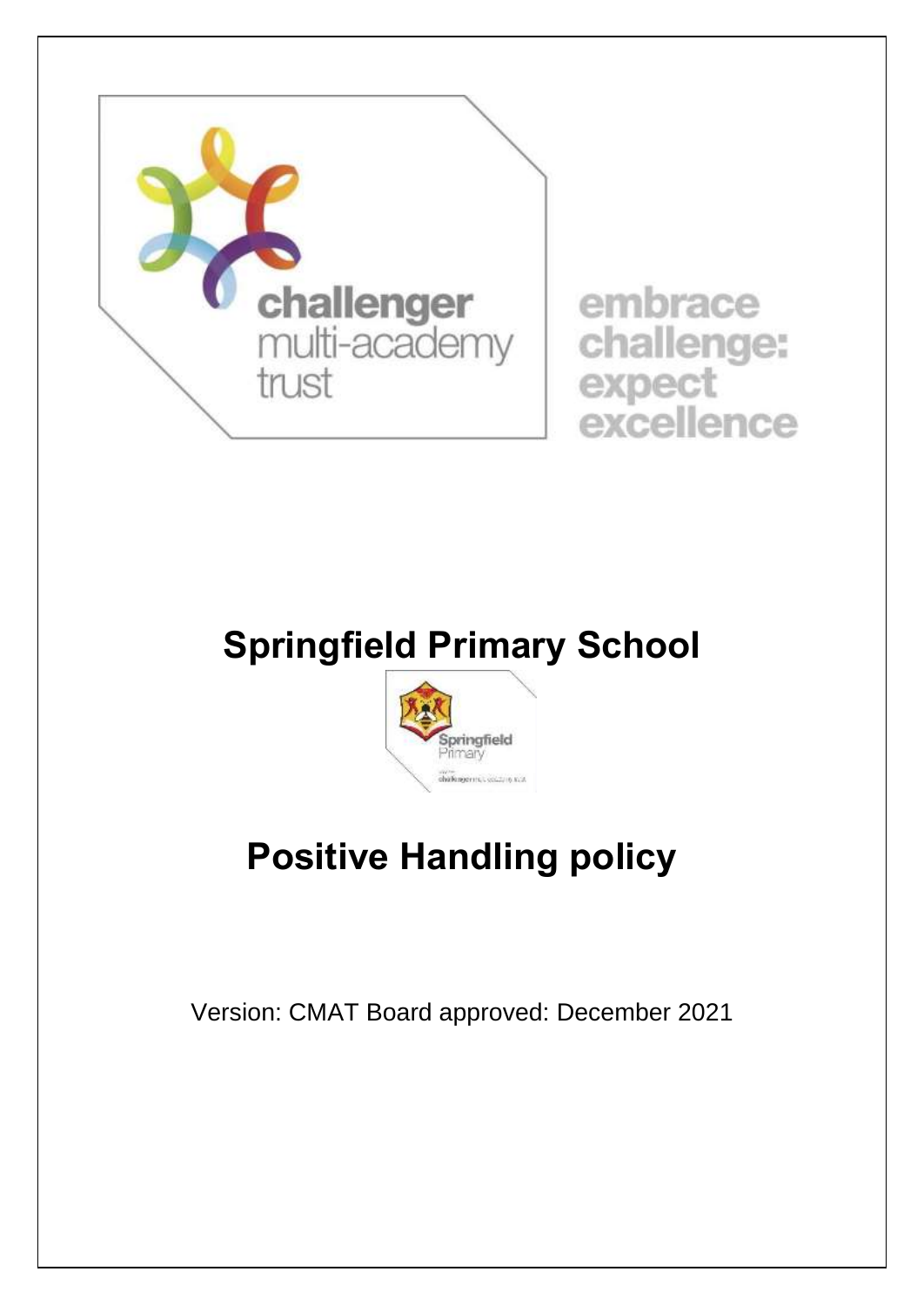## **Contents:**

## Statement of intent

- 1. Legal framework
- 2. What is positive handling?
- 3. What is reasonable force?
- 4. Use of positive handling and reasonable force
- 5. Reporting incidents
- 6. Complaints
- 7. Staff training
- 8. Monitoring and review Appendices
	- a) Positive handling report form
	- b) Positive handling log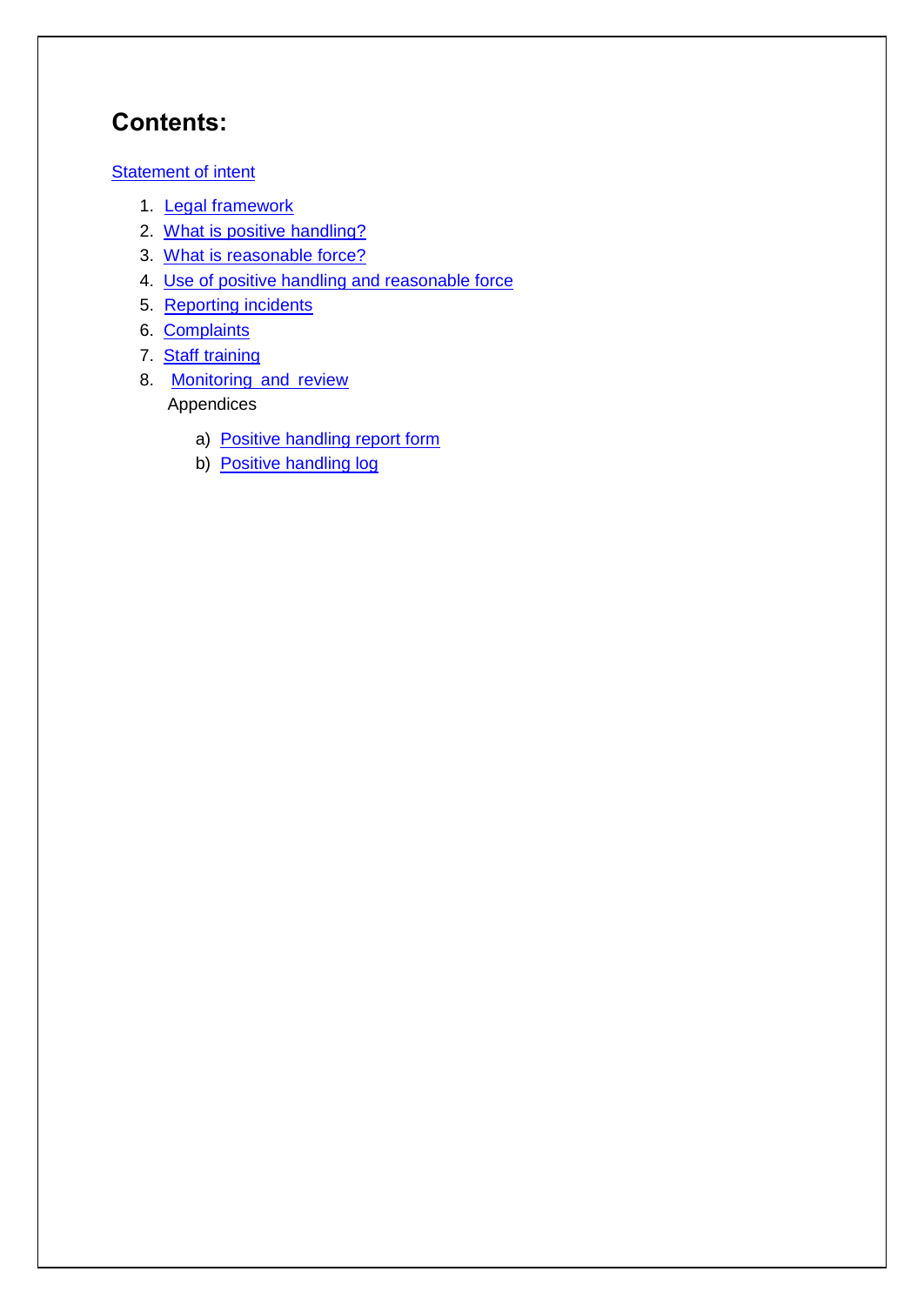## **Statement of intent**

Springfield Primary School believes that it is important to establish a safe, secure and stable environment to enable students to grow, develop and learn. In order to achieve this, the Springfield Primary School recognises that, in certain circumstances, managing violence through control and restraint may be necessary.

This policy acknowledges that situations will arise in which staff members will be required to use positive handling, and in some cases reasonable force, in order to manage conflict when other measures have failed to do so.

The aim of this policy is to ensure that actions such as positive handling and reasonable force are used in a correct and safe manner, which is in accordance with the relevant legislation and national guidance.

Signed by:

Claire Andrews

Headteacher

Date: 3rd December 2021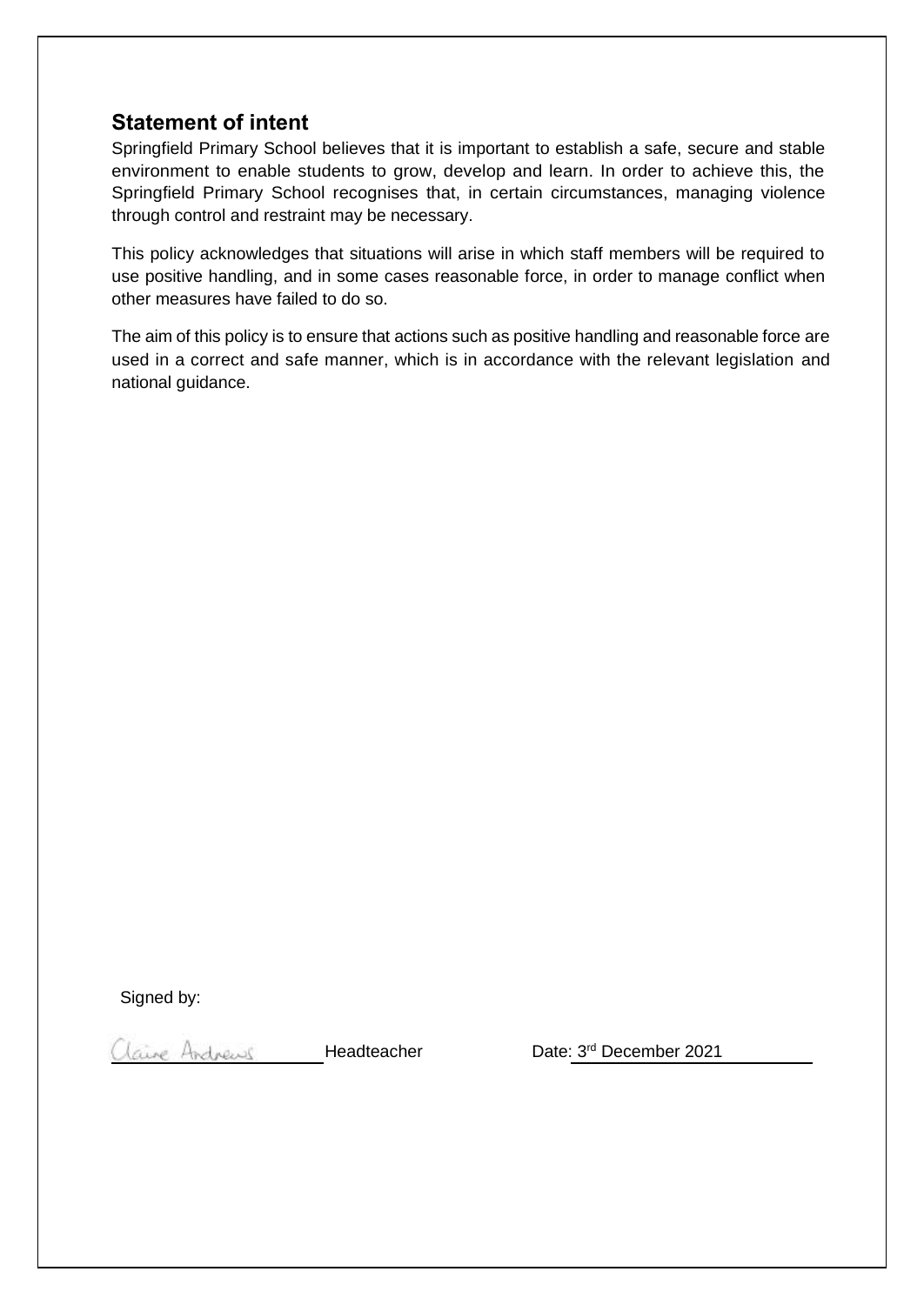## **0. Legal framework**

- $\circ$  This policy complies with the following legislation, including, but not limited to:
	- $\Box$  The Education Act 2011
	- The Children Act 1989
	- □ The Equality Act 2010

### 0.1. This policy will also have due regard to the following guidance:

- □ DfE 'Use of reasonable force in schools' 2013
- $\Box$  DfE 'Working together to safeguard children' 2015
- $\circ$  The Springfield Primary Schoolwill implement this policy in conjunction with our Child Protection and Safeguarding Policy, Health and Safety Policy, Behaviour Policy and Equality Policy.

#### **What is positive handling?**  $\Box$

- o For the purpose of this policy, 'positive handling' is the positive application of force with the intention of protecting students and limiting damage to property.
- o The legal framework and national guidance often refers to the 'use of force'. For the purpose of this policy, Springfield Primary School shall use the term 'positive handling' whenever possible.
- o Positive handling is used in the Springfield Primary School in order to:
	- $\Box$  Restrain a student who has lost emotional self-control until the situation is diffused.
	- $\Box$  Limit the amount of harm that the student involved can do to their self or others.
	- $\Box$  Demonstrate to students that they are within a safe environment in which adults can contain students' anger and other erratic emotions.
	- $\Box$  Protect all students against any form of physical intervention which is unnecessary, inappropriate, excessive or harmful.
- o Positive handling will be limited to emergency situations and used only as a measure of last resort.
- o Where positive handling is required, the Springfield Primary School will abide to the following guidance:
	- $\Box$  Initial intervention will always be without force.
	- □ Any physical intervention will follow other appropriate actions.
	- $\Box$  Staff will take a calm and measured approach in all situations.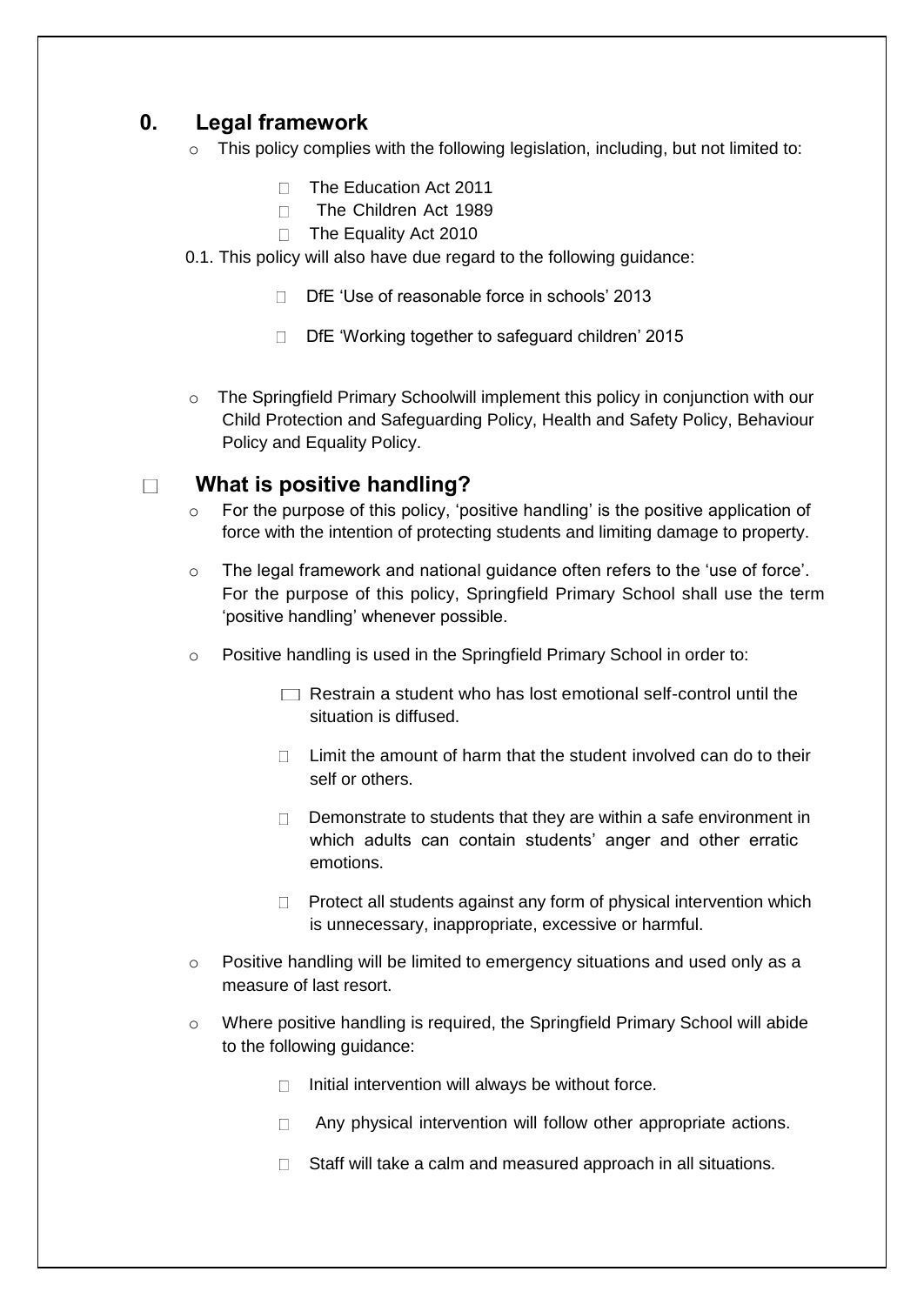- o Failure to positively handle a student who subsequently gets injured, or injures another student, could lead to an accusation of negligence.
- $\circ$  Positive handling will never be invasive, humiliating, flirtatious in nature or take a form which could be seen as punishment.
- $\circ$  Positive handling will be applied as an act of care and control with the intention of re-establishing verbal control as soon as possible and, at the same time, allowing the student to regain self-control.
- $\circ$  Staff will adopt positive handling techniques for which they have been Team Teach trained.

#### **What is reasonable force?**  $\Box$

- $\circ$  There is no statutory definition of reasonable force; it will always depend on the circumstance of the case.
- o Reasonable force is only acceptable to use in order to control students or restrain them.
- o 'Control' is in regards to either passive physical contacts, such as blocking a student's path, or active physical contact such as leading a student by the arm.
- $\circ$  Restraint refers to physically bringing a student under control, such as holding them back. This is typically used in more extreme circumstances, such as to separate two students fighting.
- $\circ$  The degree of force which is used will depend on the age, gender and understanding of the student.
- o Staff members will always use actions which are appropriate and in proportion to the circumstances of the incidents.
- $\circ$  All incidents which involve the use of reasonable force will be reported to the headteacher via the Head of Centre, recorded in writing and communicated to the student's parents/carers.
- 0.2. The Springfield Primary School is able to use reasonable force in situations when:
	- $\Box$  Disruptive children must be removed from the classroom, and have previously refused to leave.
	- $\Box$  Members of staff need to control disruptive students on school trips, or similar.
	- $\Box$  Members of staff must prevent a student from leaving a classroom when doing so would lead to a risk to their safety.
	- $\Box$  A student is attacking a member of staff or another student.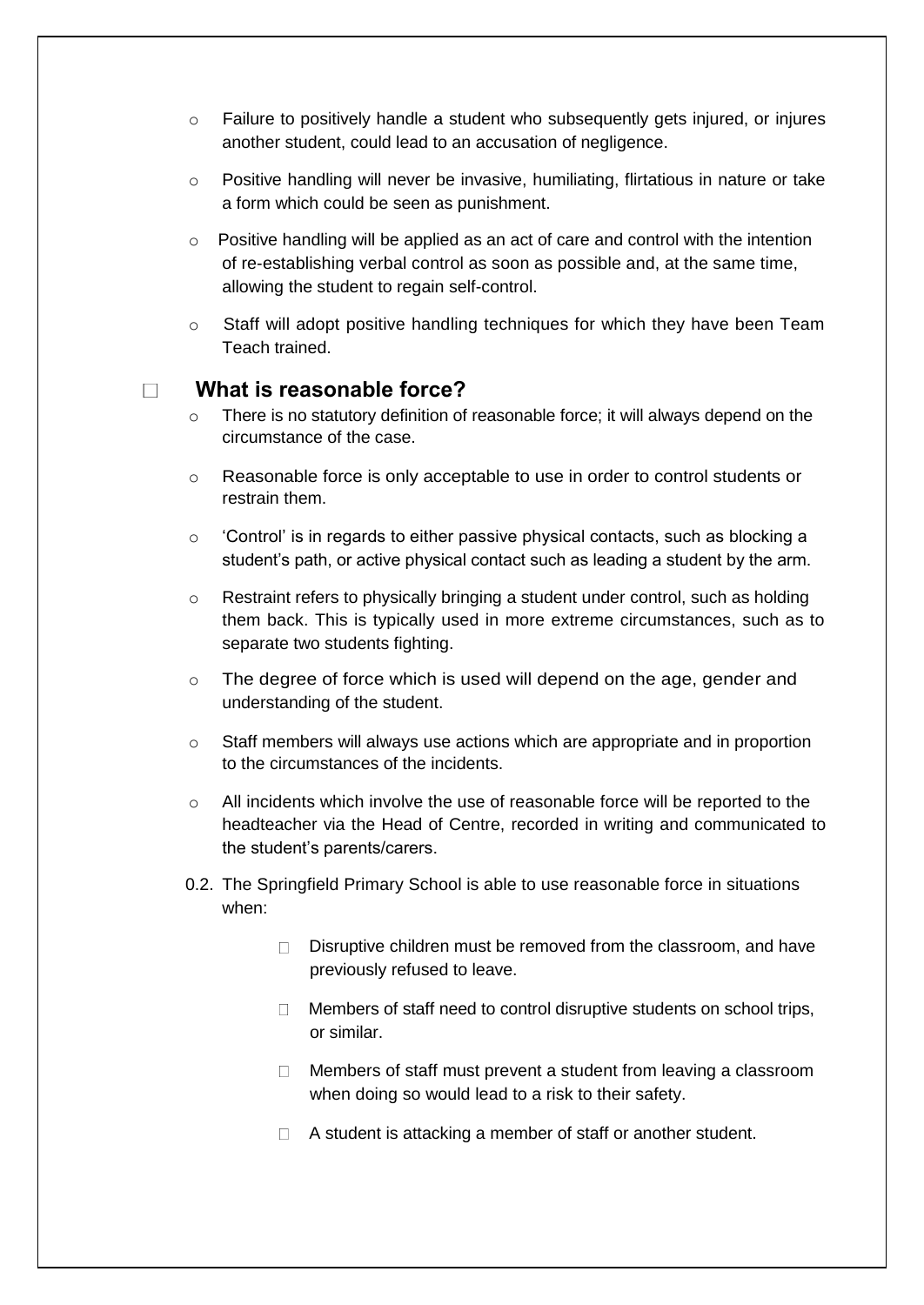- $\Box$  A student is at serious risk of harming themselves and a member of staff must intervene to prevent this.<sup>1</sup>
- $\circ$  Physical intervention will never be used as a substitute for good behavioural management in accordance with the Aspen Challenger Academy's Behavioural Policy.

#### $\Box$ **Use of positive handling and reasonable force**

- $\circ$  All members of staff are allowed to use positive handling where they believe it to be appropriate, as long as all necessary precautions are taken.
- o If possible, given the urgency of any particular situation, positive handling will be conducted by a member of staff who is Team Teach trained.
- $\circ$  The power to positively handle students also applies to any individual whom the headteacher has identified as temporarily in charge, such as Learning Support Assistants.
- $\circ$  The decision to physically intervene during a situation is down to the professional judgement of the member of staff and always depends on the circumstances.
- $\circ$  Staff will always calmly communicate the reasons for their actions to the student and explain why it was necessary in a non-threatening manner.
- o Staff will never give the impression that they are acting out of anger or are punishing the child.
- $\circ$  All teachers will develop strategies and techniques for dealing with difficult students and situations, which they will use to diffuse and calm a situation.
- o In non-urgent situations, staff will always try and deal with a situation through other strategies before using force.
- o Staff members will always avoid acting in a way that could cause injury; however, dependant on the circumstances, this may not always be possible.
- o Where a member of staff believes that they are at risk, such as where an injury is likely to occur, they will not intervene in an incident without help and assistance of another staff member.
	- $\Box$  Emergency intervention is necessary when there is a high risk of students being injured or property being damaged.

<sup>1</sup> DfE (2013) 'Use of reasonable force in schools', p.5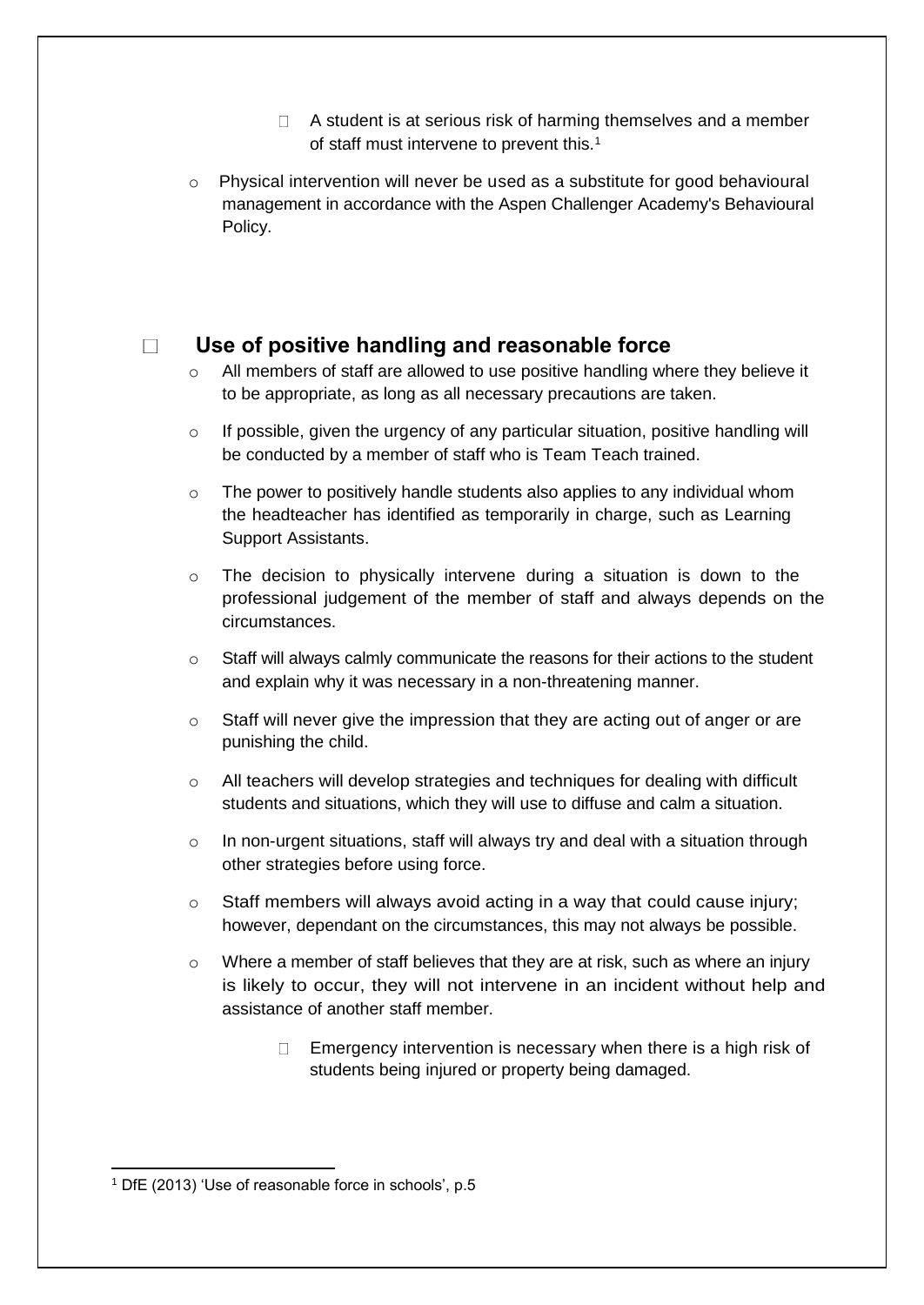- $\Box$  If emergency intervention is required, a member of staff will use other methods of defusing the situation, without physically intervening, until assistance arrives.
- $\circ$  Following the event, the student involved may be subject to separate disciplinary procedures, in which strategies should be formed to help avoid reoccurrence of such incidents.
- o Where necessary, external agencies, such as the LA or the police if a crime has been committed, will be informed of the incident.

#### $\Box$ **Reporting incidents**

- $\circ$  A detailed written report will be kept of any incidents where force is used.
- $\circ$  Immediately following an incident, the member(s) of staff involved will verbally report the incident to the headteacher and provide a comprehensive written record of the situation as soon as possible.
- $\circ$  The written report of the incident must be thorough, including as much detail as possible as to what had happened before, during and after the incident, and describing any injuries incurred due to the event.
- $\circ$  The Head of Centre will make the decision as to whether it is appropriate to inform the student's parents/carers of the details of an incident.
	- $\Box$  Parents/carers will be informed in writing and a copy of this report will be given to the member(s) of staff involved in the incident.
	- $\Box$  The report will inform parents/carers of their right to complain about the use of positive handling and reasonable force.
- o If a member of staff witnesses or suspects the use of positive handling or reasonable force, where another member of staff is actively involved in physical intervention, they will report this to the headteacher immediately.
- 0.3. Any allegations against staff will be dealt with as a matter of urgency, and in accordance with the procedures outlined in the Kempston Challenger Academy's Staff Code of Conduct Policy.
- 0.4. The headteacher will be responsible for conducting a thorough investigation to find out the correct details of what occurred; this may include talking to other students about the incident, for instance those who witnessed the event.

#### **Complaints**  $\mathcal{L}^{\text{max}}$

- All members of staff will be made fully aware of the consequences and legal retributions that can occur following the use of positive handling and force.
- $\circ$  All complaints regarding the use of positive handling or force will be investigated in a thorough and speedy manner as outlined in the Academy Complaints policy.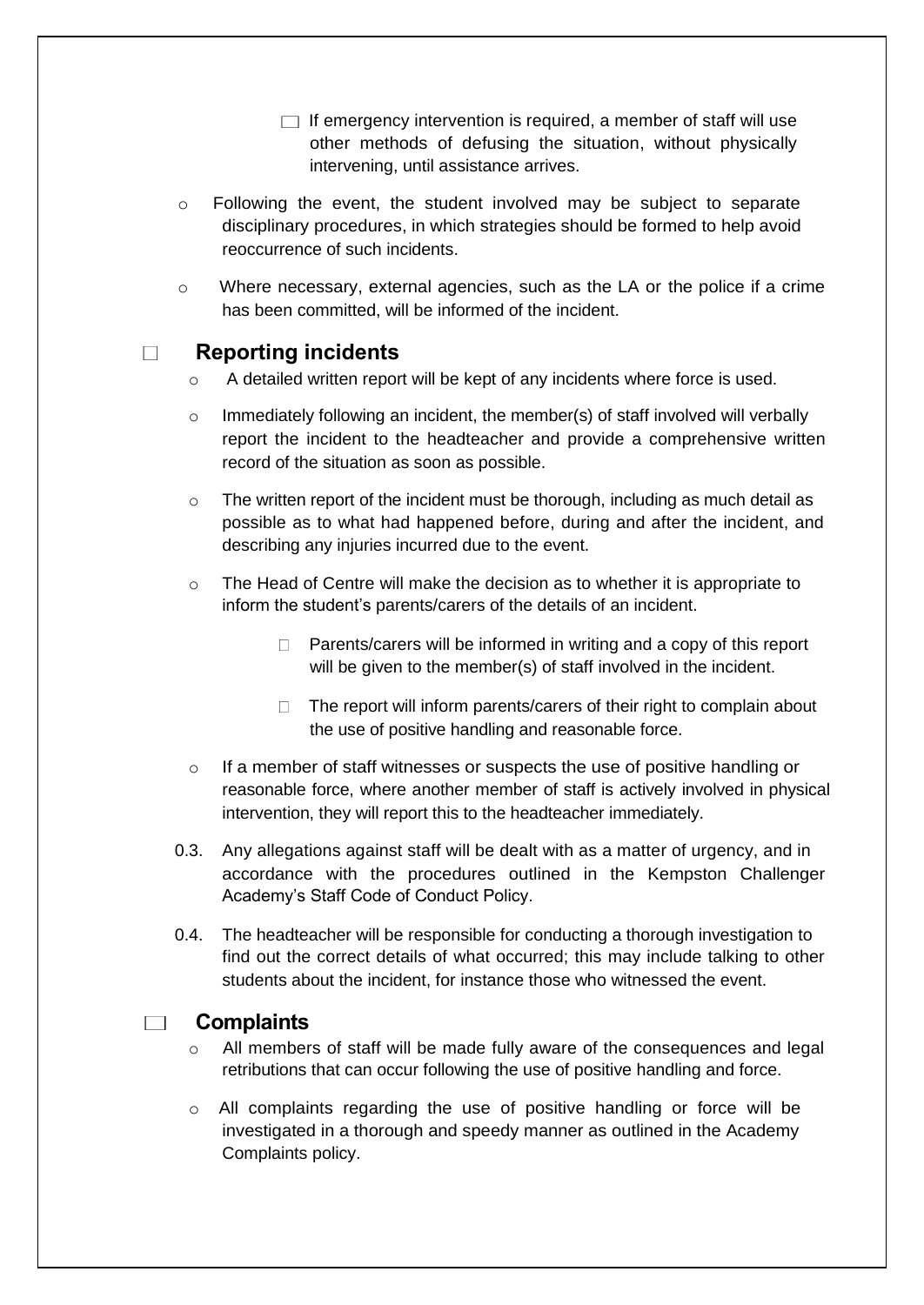- $\circ$  The person making the complaint has the responsibility to prove that their allegations are true. It is not for the member of staff to prove that their actions were made reasonably.
- o In extreme circumstances, parents/carers may take civil action or pursue a criminal prosecution.
- $\circ$  In the case where a member of staff has acted within the law, this will provide a defence to any civil or criminal prosecution.
- o Members of staff accused of using excessive force will not be automatically suspended as a response to the allegations.
	- $\Box$  Careful consideration will be given to whether the case warrants a person being suspended until the allegation is resolved.
	- $\Box$  The governing body will always take into account whether a staff member has acted within the law when considering whether or not to take disciplinary action against a staff member involved in an incident.
	- $\Box$  Where a member of staff is suspended, the Springfield Primary School will ensure that the staff member has access to a named contact that can provide support and guidance.
	- $\Box$  The Springfield Primary School will provide pastoral care to any member of staff who is subject to a formal allegation.

#### **Staff training**  $\mathcal{L}(\mathcal{A})$

- $\circ$  The Headteacher will ensure that the Head of Centre conducts termly safeguarding training for all members of staff which includes a focus on refreshing staff knowledge of the most effective positive handling strategies and use of reasonable force techniques.
- $\circ$  All staff will be regularly reminded of the positive handling techniques employed by Springfield Primary School and will communicate these to the students they are in contact with.
- $\circ$  Only techniques and strategies which have been previously discussed with the headteacher and safely demonstrated will be used.
- $\circ$  Staff will be made aware of subsequent risks of their actions and fully understand when it is appropriate and necessary to use such actions.

### **Monitoring and review**

 $\Box$ 

 $\circ$  This policy will be reviewed on an annual basis by the headteacher and governing body, who will consider any necessary changes and communicate the findings of the review to all members of staff.